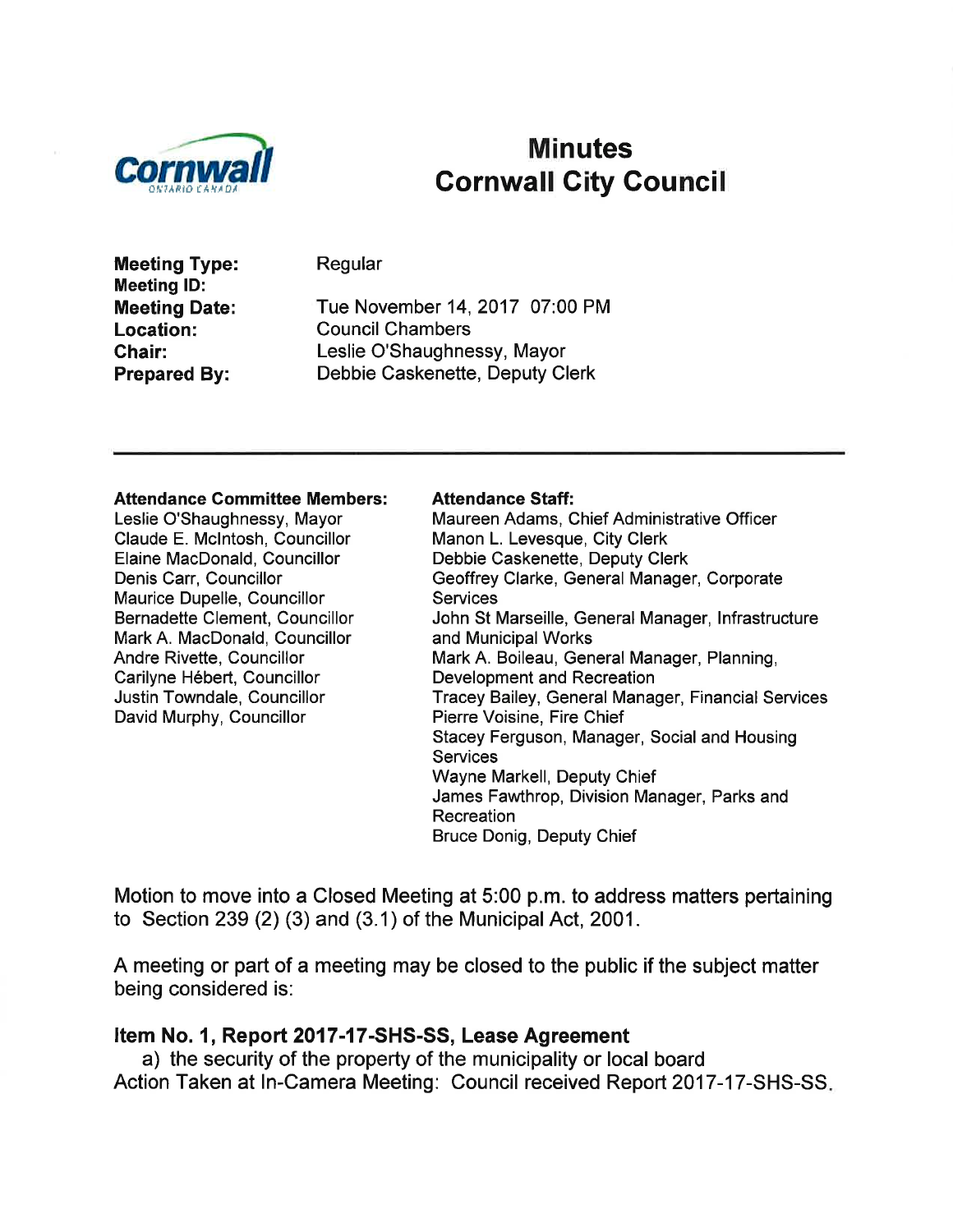#### Item No. 2, Report 2017-096-CL, Lay Appointment to Various Gommittees

b) personal matters about an identifiable individual, including municipal or local board employees

Action Taken at ln-Camera Meeting: Council appointed Lay Members to the Audit Committee, Economic Development Strategic Plan Committee, Waterfront Committee and the Waterfront Land Acquisition Committee, and directed Administration to prepare the appropriate By-laws for the next Regular Meeting of Council. Council deferred appointments to the Cornwall Regional Airport Commission and Heritage-Patrimoine Cornwall to November 27,2017.

#### Item No. 3, Report 2017-097-CL, Glosed Meeting Investigation

3b) an ongoing investigation respecting the municipality, a local board or a municipally-controlled corporation by the Ombudsman appointed under the Ombudsman Act, an Ombudsman

Action Taken at In-Camera Meeting: Council received the preliminary report and directed Administration to provide comments to the Office of the Ombudsman.

#### Item No. 4, Report 2017-03-HR, Contract Negotiations

d) labour relations or employee negotiations

Action Taken at ln-Camera Meeting: Council received Report 2017-03-HR

#### ftem No. 5, Report 2017-16-CAO, Personnel lssue

b) personal matters about an identifiable individual, including municipal or local board employees

Action Taken at ln-Camera Meeting: Council provided Administration with direction.

## MOMENT OF PERSONAL REFLECTION

## NATIONAL ANTHEM

Assembly

## ROLL CALL

## ADDITIONS, DELETIONS OR AMENDMENTS

All matters listed under General Consent, save and except "Delegations" are considered to be routine and will be enacted by one motion.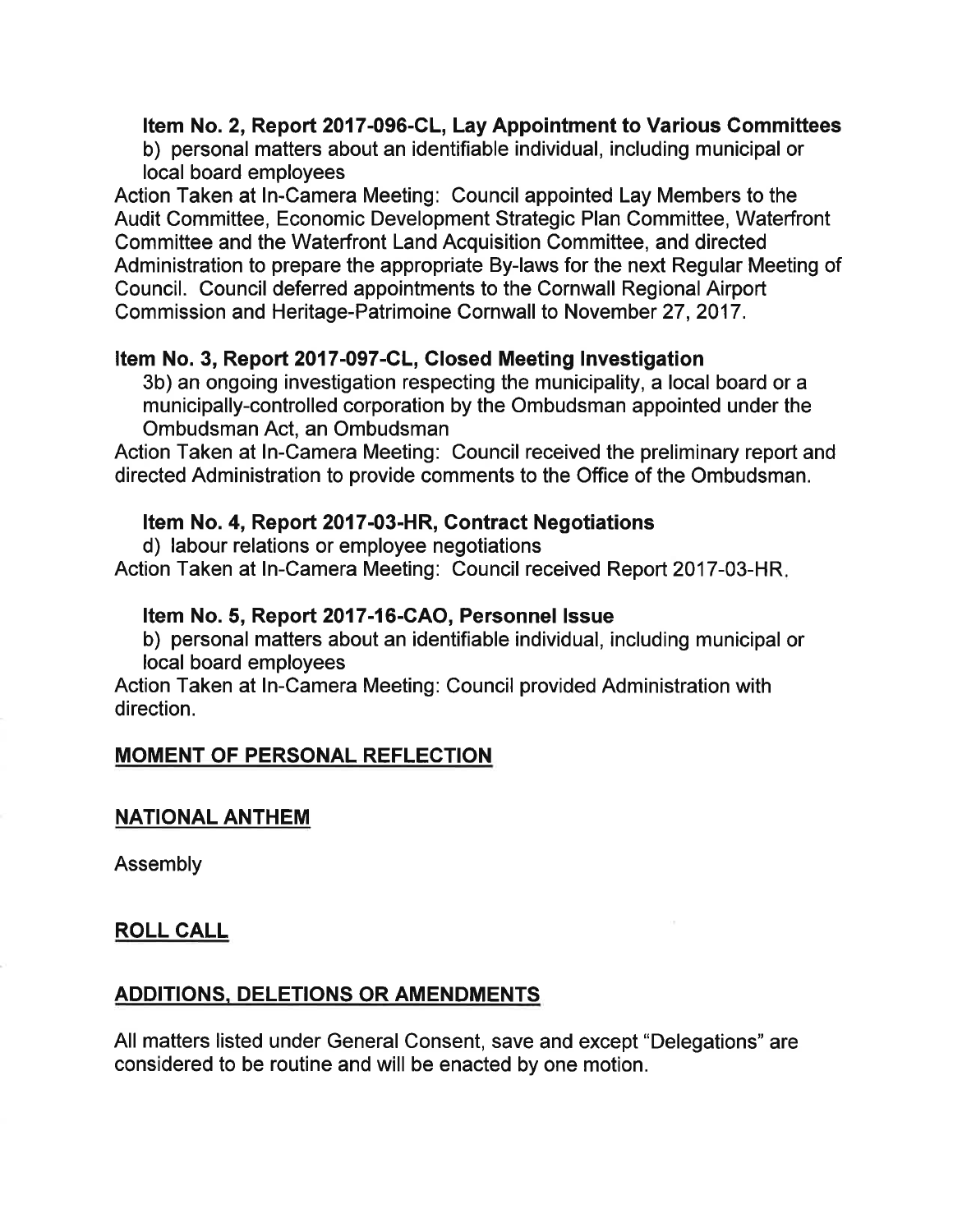1 The Acting Mayor for the month of November should read Councillor Claude E. Mclntosh.

2 Consent ltem #4, Compliancy Letter - Office of the Fire Marshall, was moved to Communication ltem #6 for discussion.

3 Consent ltem #5, Fire Undenruriters Grade Letter, was moved to Communication ltem #7 for discussion.

4 Addition of Parking Enforcement Request from Centretown and Cornwall and Area Chamber of Commerce to Consent ltem #6.

5 Removal of the Waterfront Land Acquisition Committee from Communications Report #4.

## ADOPTION OF AGENDA

Motion to adopt the Agenda as amended.

Moved By: André Rivette, Councillor Seconded By: Carilyne Hébert, Councillor

Motion Carried

## DISCLOSURE OF INTEREST

There were no disclosures of interest declared

## COMMITTEE OF THE WHOLE

Motion to go into Committee of the Whole and to consider and refer all Minutes, Presentations, Delegations, ConsenVCorrespondence, Resolutions, Reports and By-laws to that Committee.

Moved By: Elaine MacDonald, Councillor Seconded By: Maurice Ðupelle, Councillor

Motion Carried

## GENERAL CONSENT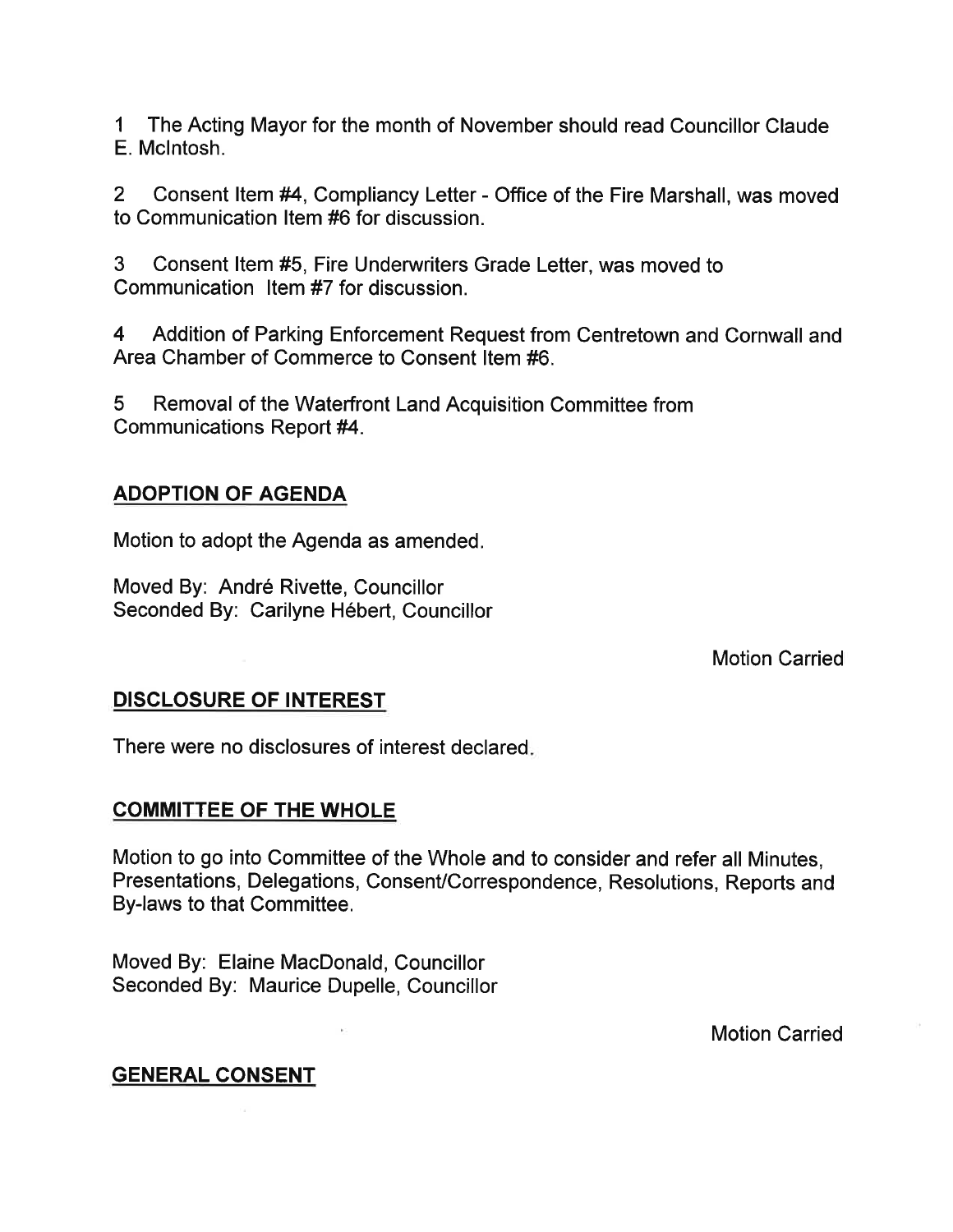## ADOPTION OF MINUTES

Motion to endorse the following Minutes as presented

#### 1 October 23,2017 Cornwall Gity Council - Workshop Click for details  $--$

2 October 23,2017 Gornwall Gity Gouncil

Click for details  $--$ 

3 November 6,2017 Gornwall City Gouncil - Organizational Click for details  $>$   $\mathbb{F}$ 

Moved By: Bernadette Clément, Councillor Seconded By: Mark A. MacDonald, Councillor

Motion Carried

## PRESENTATIONS

#### 1 Book of Recognition - Vagabond Theatre Click for detail  $\rightarrow$

Members of the Vagabond Theatre were invited to sign the Book of Recognition.

Motion to receive the Presentation.

Moved By: David Murphy, Councillor Seconded By: Maurice Dupelle, Councillor

Motion Carried

## **DELEGATIONS**

I Request for Financial Support for Aultsville Theatre by Janet Martel, General Manager, and Krystle Mitrow, Board Vice President and Treasurer Click for detail  $\rightarrow$ 

Janet Martel, General Manager, and Krystle Mitrow, Board Vice President and Treasurer, as a delegation, requested financial support for the Aultsville Theatre's 2018 Theatrical Lighting Equipment Replacement Project in the amount of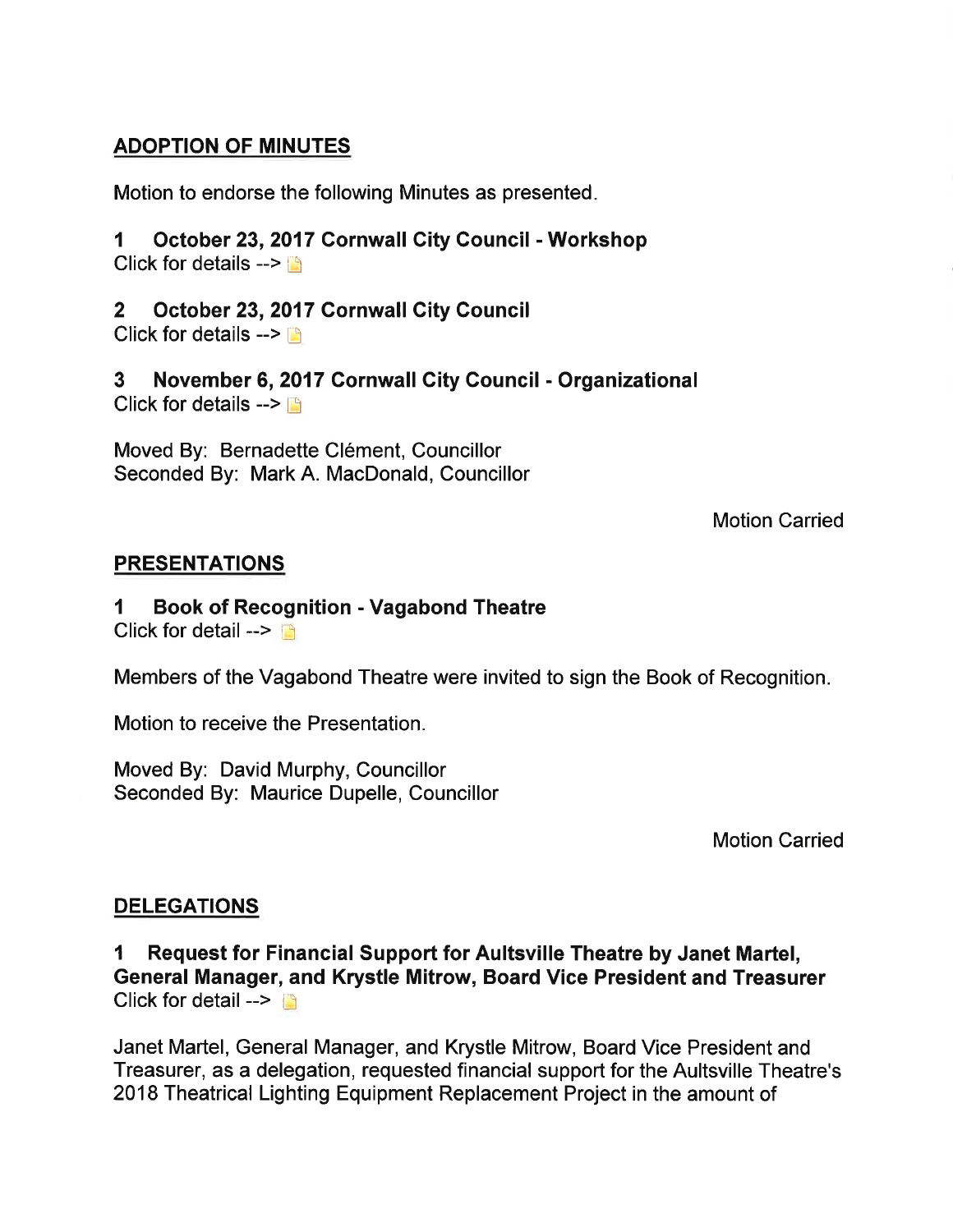\$23,000 by way of a donation or by way of an interest-free loan.

Motion to refer the request for financial support in the amount of \$23,000 to Administration for a report.

Moved By: André Rivette, Councillor Seconded By: David Murphy, Councillor

Motion: Carried

## CONSENT/CORRESPONDENCE

#### 1 Raising of the Salvation Army Flag

Click for detail  $\blacksquare$ 

Motion to approve the raising of the Salvation Army Flag at 340 Pitt Street from November 17 to December 22, 2017.

#### 2 Petition for Sidewalk on Charles Street

Click for detail  $\blacksquare$ 

Motion to refer the petition for the construction of a sidewalk on Charles Street to Administration for a report.

## 3 PAC Report No. 3 - Oct.16,2017 PAC Recommendations for Phases 7 & 8 Adjustments to the Approved 1996 East Ridge Subdivision Draft Plan. being Part of the East 1/2 and West 1/2 of Lot C, Concession 1, File No. 300 04T-2017-02

Click for detail  $\triangleright$ 

Motion to approve the PAC recommendations as follows:

a) That the revised Draft Plan for Phases 7 & 8 East Ridge Draft Plan submitted by Meldrum Surveying Ltd., OLS dated September 21st , 2017 be given Draft Approval subject to the Draft Plan Conditions Appendix A, as the amendment to the 1996 Draft Plan is considered to be minor in nature, as per Section 51(47) of the Ontario Planning Act.

b) That the amendment to the Draft Resolution be approved

## 4 Gompliancy Letter - Office of the Fire Marshal

Click for detail  $\rightarrow \Box$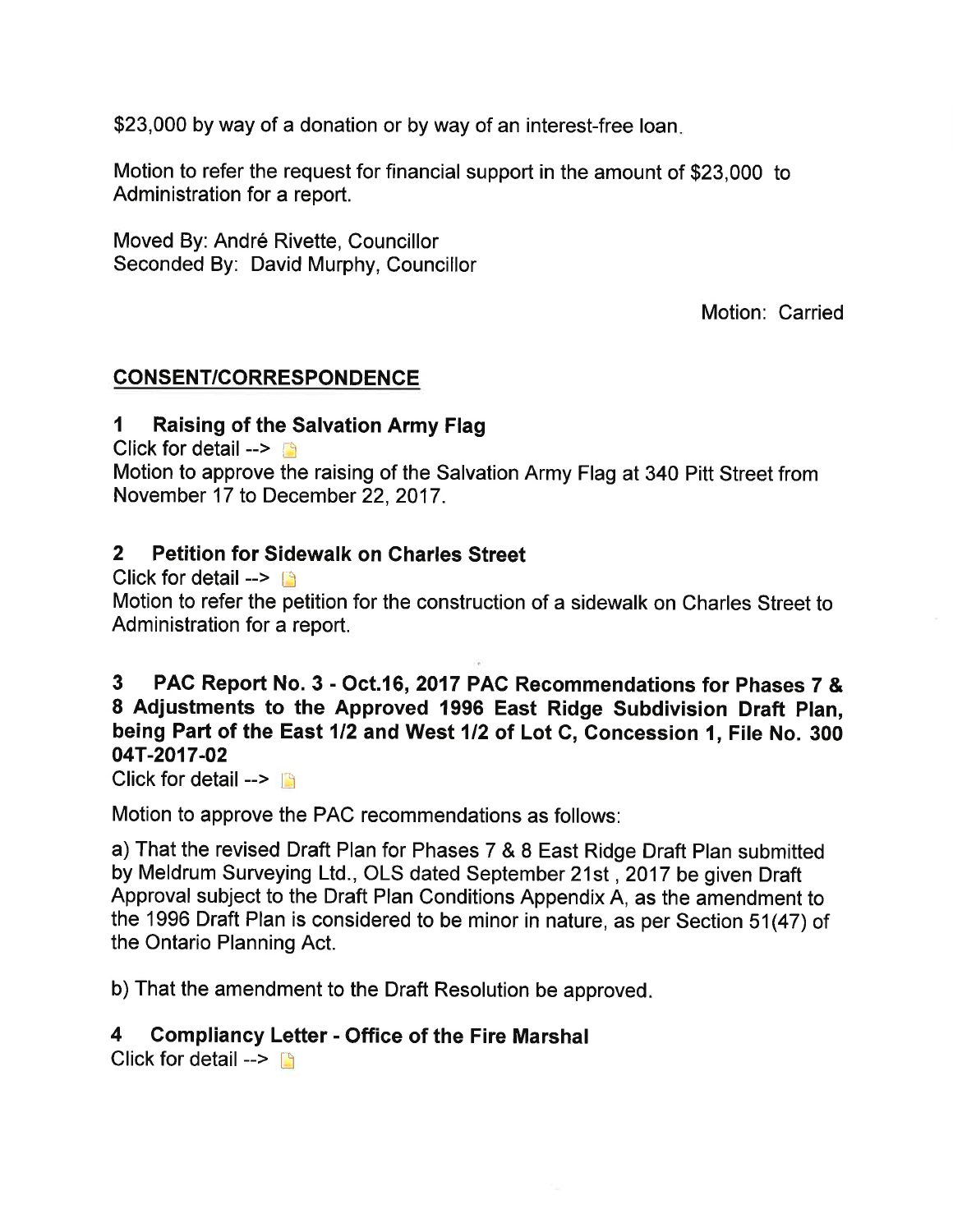This item was moved to Communications as ltem #6 for discussion.

## 5 Fire Underwriters Grade Letter

Click for detail  $\triangleright$   $\blacksquare$ This item was moved to Communications as ltem #7 for discussion

## 6 Parking Enforcement Request from Centretown and Cornwall and Area Ghamber of Commerce.

Click for detail  $\rightarrow$  n This item was moved to Communications as ltem #8 for discussion.

Motion to approve the recommendations contained in ltems #1 through #3 inclusive in the Consent portion of the Agenda for the Council Meeting of November 14,2017, as presented.

Moved By: Bernadette Clément, Councillor Seconded By: Maurice Dupelle, Councillor

Motion Carried

## RESOLUTIONS / BUSINESS ARISING FROM NOTICE OF MOTION

20'17-08 PAC Report No. 3 - Oct. 16, 2017 PAC Recommendations for Phases 7 & 8 Adjustments to the Approved 1996 East Ridge Subdivision Draft Plan, being Part of the East 112 and West 112 of Lot C, Concession l, File No. 300 04T-2017-02

Click for detail  $\rightarrow$   $\rightarrow$ 

Now, therefore, be it resolved that The Council of The Corporation of the City of Cornwall enacts as follows:

That Council enacts that the existing Draft Plan dated 1994 and the Draft Plan Conditions dated 1995, associated with Phases 7 & 8 only, be amended and that the new Draft Plan for Phases 7 & 8 dated September 21st, 2017 by Julia Meldrum-Smith, O.L.S. on behalf of Cartwave Realty Limited, to subdivide Part of the East  $\frac{1}{2}$  and West  $\frac{1}{2}$  of lot C, Concession 1, as indicated on the Draft Plan, be given Draft Plan approval, subject to the new and revised conditions dated October 11<sup>th</sup>, 2017, as contained in Appendix A to the Planning Advisory & Hearing Committee's technical report, attached.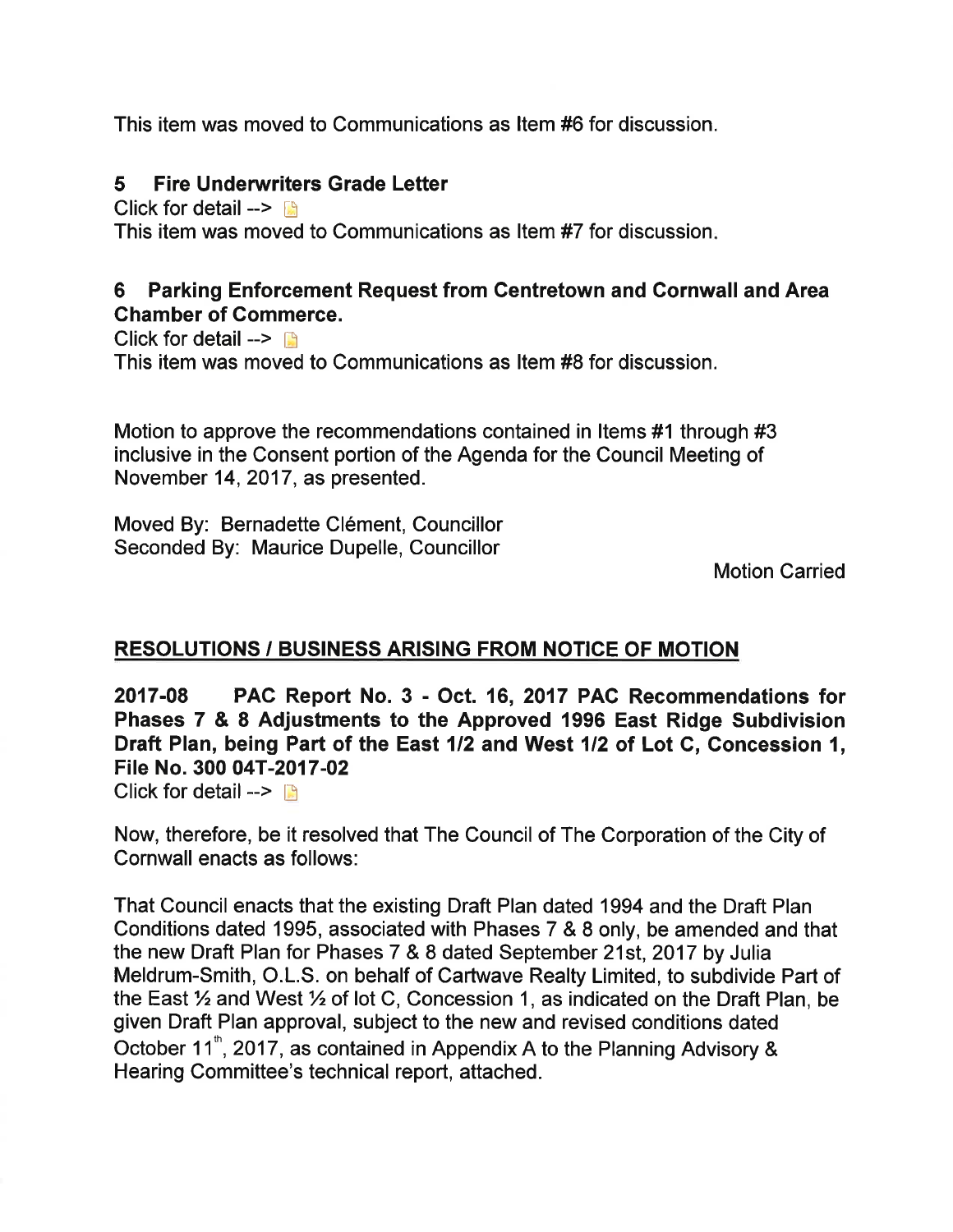Moved By: Denis Carr, Councillor Seconded By: Bernadette Clément, Councillor

Motion Carried

## UNFINISHED BUSINESS REPORTS

## I Petition for lnstallation of Bagless Garbage Gans Throughout the City

Click for detail  $--$ 

Motion to approve the continued use of bagged garbage containers in Parks and Recreational areas in order to maintain a level of cleanliness as well as to address health and safety aspects.

Moved By: David Murphy, Councillor Seconded By: André Rivette, Councillor

Motion Carried

## COMMUNICATIONS / REPORTS

1 Request for Removal of Part Lot Control from C.H. Clément Gonstruction lnc. on Lot 12 of Registered Plan 52M-35 - Clément Court **Subdivision** 

Click for detail  $\rightarrow$  n Motion to approve the following:

a) That Part Lot Control be removed from Lot 12 only of Registered Plan 52M-35 - Clément Court Subdivision; and

b) That Part Lot Control be reinstated on the semi-detached lots in the Clément Court Subdivision, once the subject lots have been created by the appropriate procedure.

Moved By: Justin Towndale, Councillor Seconded By: André Rivette, Councillor

Motion Carried

## 2 Third Quarter Financial Results <sup>2017</sup>

Click for detail  $\rightarrow$   $\rightarrow$ 

Motion to receive the third quarter Financial Results for the period ending September 30, 2017.

Moved By: Bernadette Clément, Councillor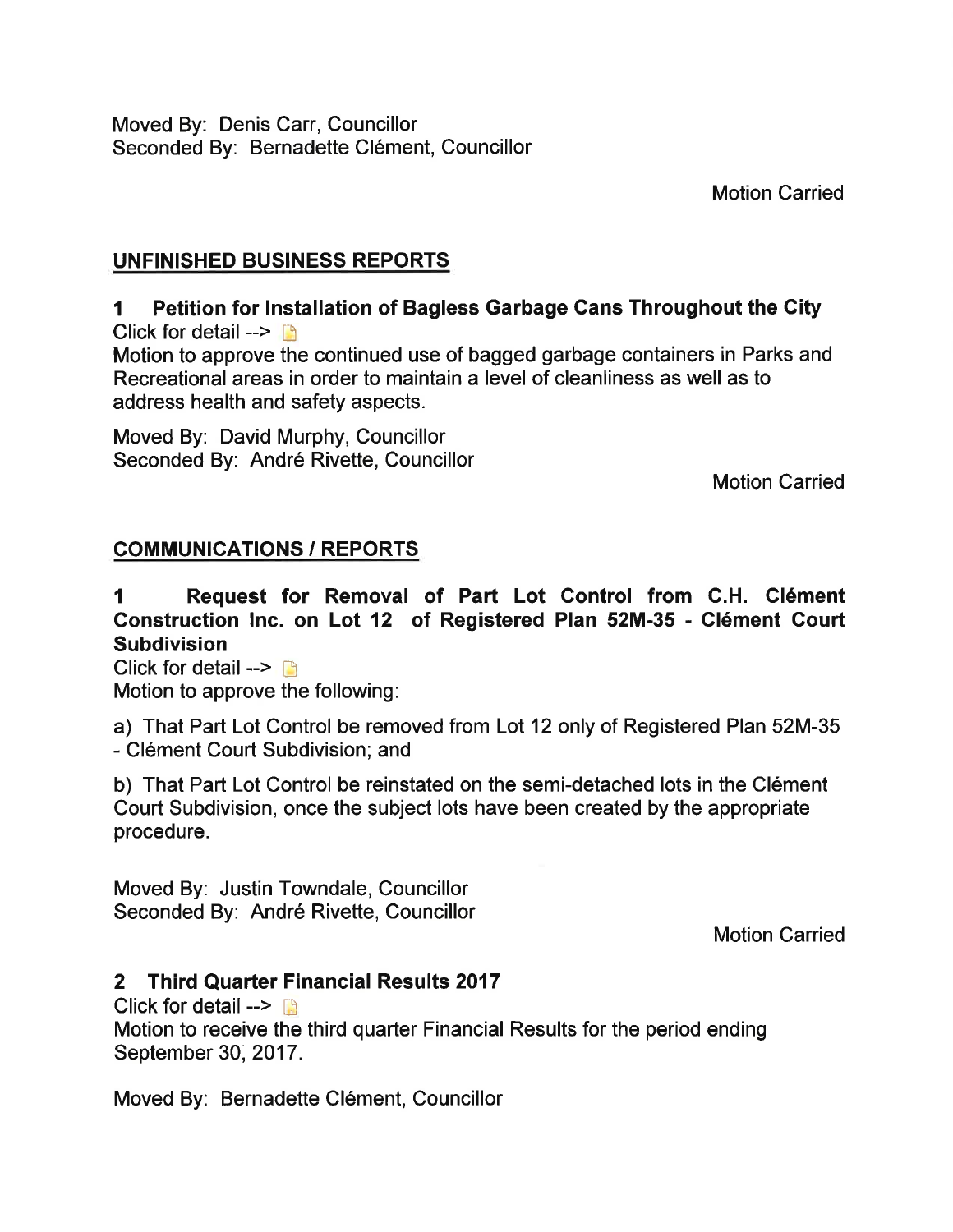Seconded By: Claude E. Mclntosh, Councillor

Motion Carried

## 3 Preliminary Budget Planning 2018 Update

Click for detail  $\rightarrow$ 

Motion to receive Report 2017-46-Fl and to schedule the date of December 4, 2017, for a Special Council Meeting to review the 2018 Water and Wastewater Budget.

Moved By: Maurice Dupelle, Councillor Seconded By: Bernadette Clément, Councillor

Motion Carried

#### 4 Cornwall Youth Advisory Committee

Click for detail  $\rightarrow$ 

Motion to defer and refer this matter to the Lay Appointments Committee in order to strategize for the recruitment of Members for the Cornwall Youth Advisory Committee.

Moved By. Bernadette Clément, Councillor Seconded By: Claude E. Mclntosh, Councillor

Motion Carried

## 5 Locomotive #17 Refurbishment Plan

Click for detail  $\rightarrow$ 

Motion to approve Option B to authorize Administration to undertake a consultation process/survey with local stakeholder groups and the public regarding a potential relocation site for the locomotive. lf so, at a subsequent meeting, Council will be asked to consider endorsement of a preferred new site and the associated costs. The costs would include, (a) the relocation costs (unknown until a prospective site is selected), and (b) the locomotive refurbishment cost (estimated to be \$85,000 at the new location).

Moved By: Bernadette Clément, Councillor Seconded By: Justin Towndale, Councillor

Motion Carried

## 6 Gompliancy Letter - Office of the Fire Marshall

Click for detail  $\rightarrow$   $\rightarrow$ 

This matter was moved from Consent ltem #4 for discussion.

Motion to receive Report 2017-06-FS.

Moved By: Denis Carr, Councillor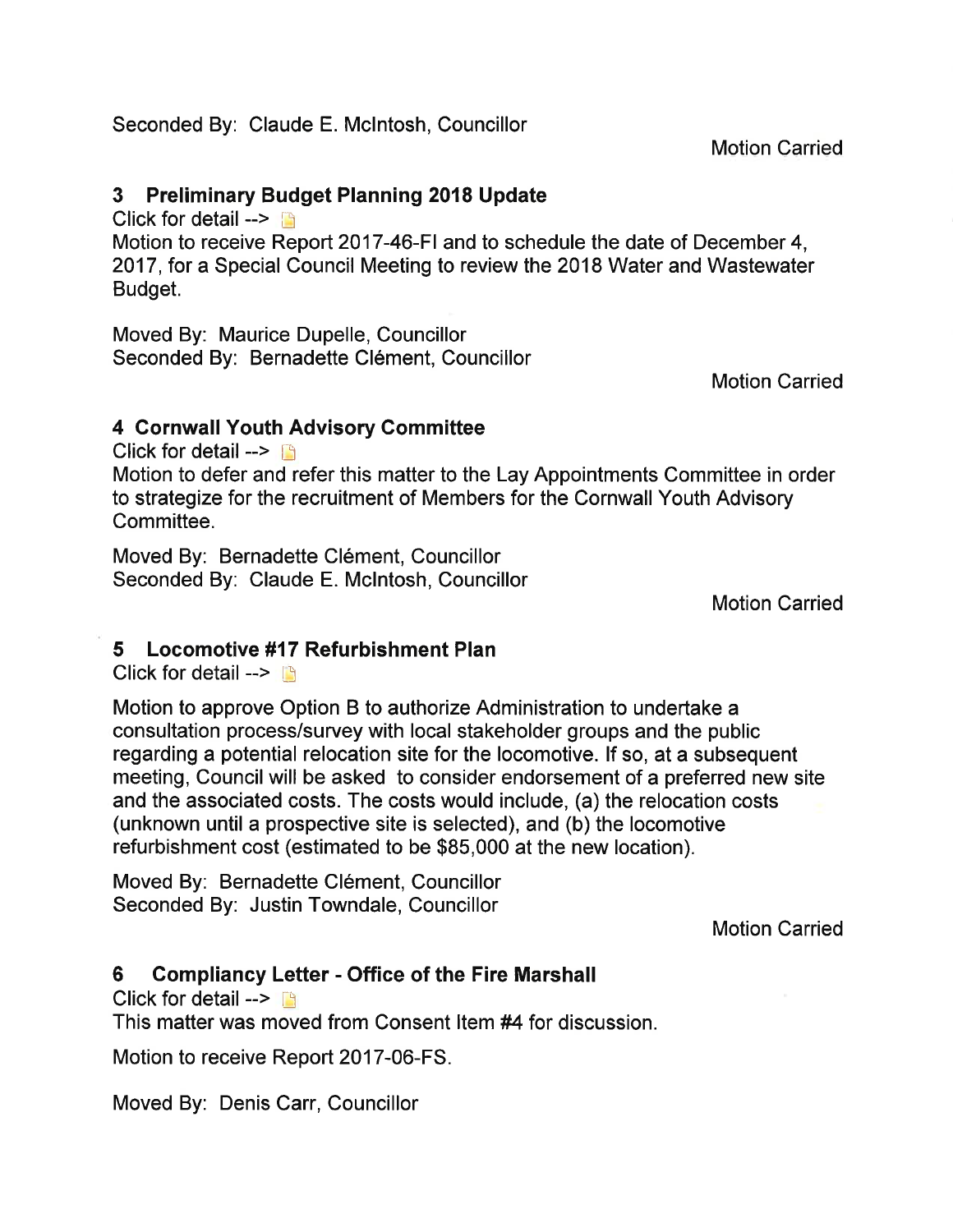Seconded By: Claude E. Mclntosh, Councillor

Motion Carried

## 7 Fire Underwriters Grade Letter

Click for detail  $\rightarrow$  [9] This matter was moved from Consent ltem #5 for discussion

Motion to receive Report 2017-07-FS.

Moved By: Denis Carr, Councillor Seconded By: Claude E. Mclntosh, Councillor

Motion Carried

#### 8 Parking Enforcement Request from Centretown and Cornwall and Area Chamber of Commerce

Click for detail  $\rightarrow$   $\Box$ 

This matter was moved from Consent ltem #6 for discussion.

Motion to suspend the Rules in order to discuss the request for parking enforcement exemption.

Moved By: Bernadette Clément, Councillor Seconded By: Maurice Dupelle, Councillor

A vote requiring a 2/3 majority on this matter resulted as follows:

#### Votes For = 1l

Claude E. Mclntosh, Councillor Elaine MacDonald, Councillor Denis Car, Councillor Maurice Dupelle, Councillor Bernadette Clément, Councillor Mark A. MacDonald, Councillor Andre Rivette, Councillor Carilyne Hébert, Councillor Justin Towndale, Councillor David Murphy, Councillor Leslie O'Shaughnessy, Mayor

Motion Carried

Motion to provide free parking in both of Cornwall's BIA districts beginning at 4:00 pm each day during the month of December,2017 and to suspend the parking enforcement.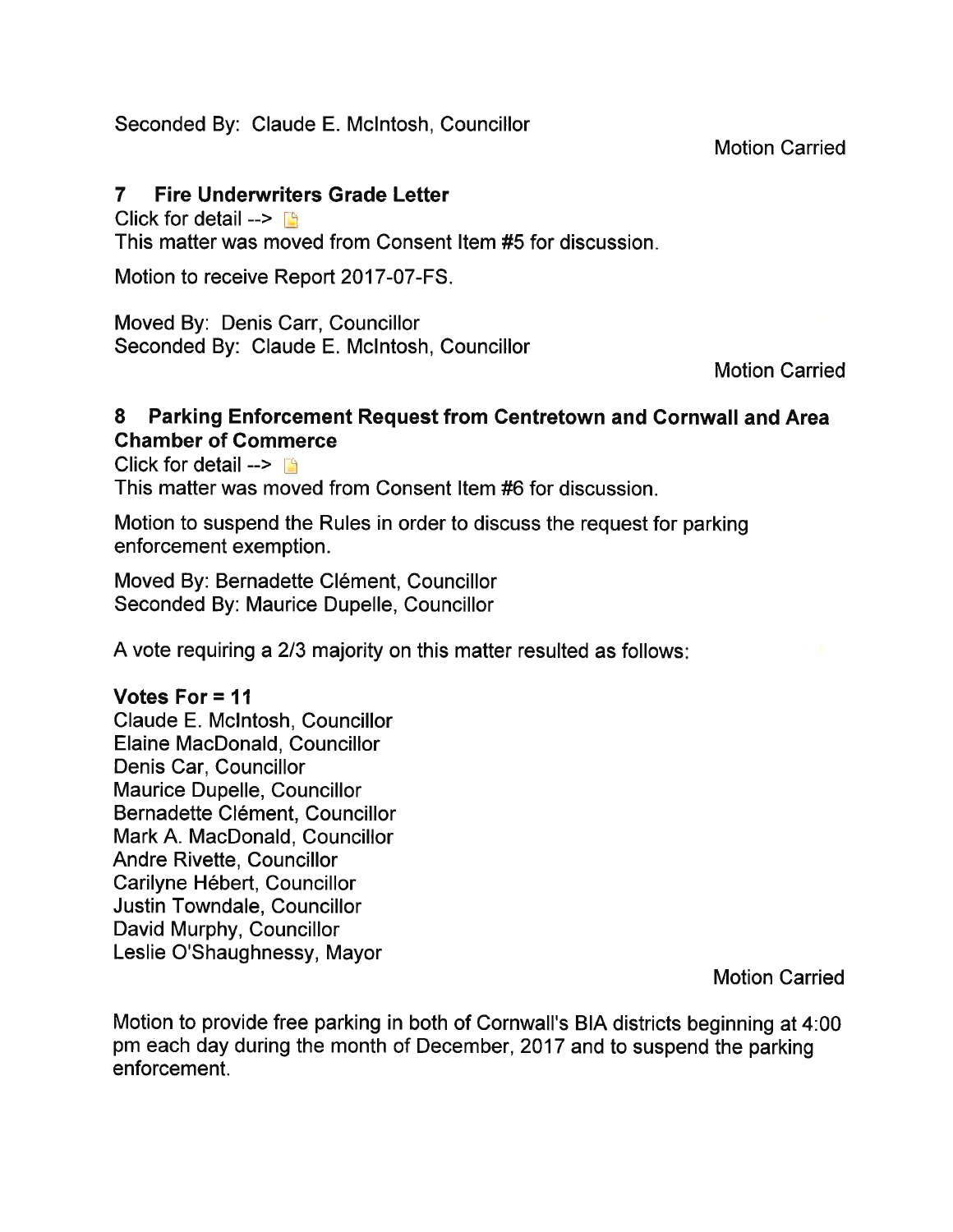Moved By: Denis Carr, Councillor Seconded By: Elaine MacDonald, Councillor

Motion to amend the main motion to the date to November 15,2017.

Moved By: Elaine MacDonald, Councillor Seconded By: Bernadette Clément, Councillor

Motion to Amend Carried

Main Motion Carried as Amended

The motion now reads as follows

Motion to provide free parking in both of Cornwall's BIA districts beginning at 4:00 pm November 15,2017 to the end of December,2017, and to suspend the parking enforcement.

Motion to direct Administration to prepare a report on potential revenue loss during the month of December to provide all day free parking in both of Cornwall's BIA districts for the month of December.

Moved By: Maurice Dupelle, Councillor Seconded By: Claude E. Mclntosh, Councillor

Motion Carried

#### TENDERS AND REQUESTS FOR PROPOSALS

1 Tender 17-T56 Supply and Delivery of Sew Euro Drives and Motors Click for detail  $\rightarrow$ 

Motion to award Tender 17-T56 to ACG Envirocan from Woodbridge, Ontario, at the total bid price of \$31 ,522.48 (net cost to the Corporation - \$28,386.96) being the best bid meeting the tender specifications.

Moved By: Maurice Dupelle, Councillor Seconded By: Elaine MacDonald, Councillor

Motion Carried

# 2 Tender 17-T57 Supply of High Performance Cold Mix Asphalt

Click for detail  $\rightarrow$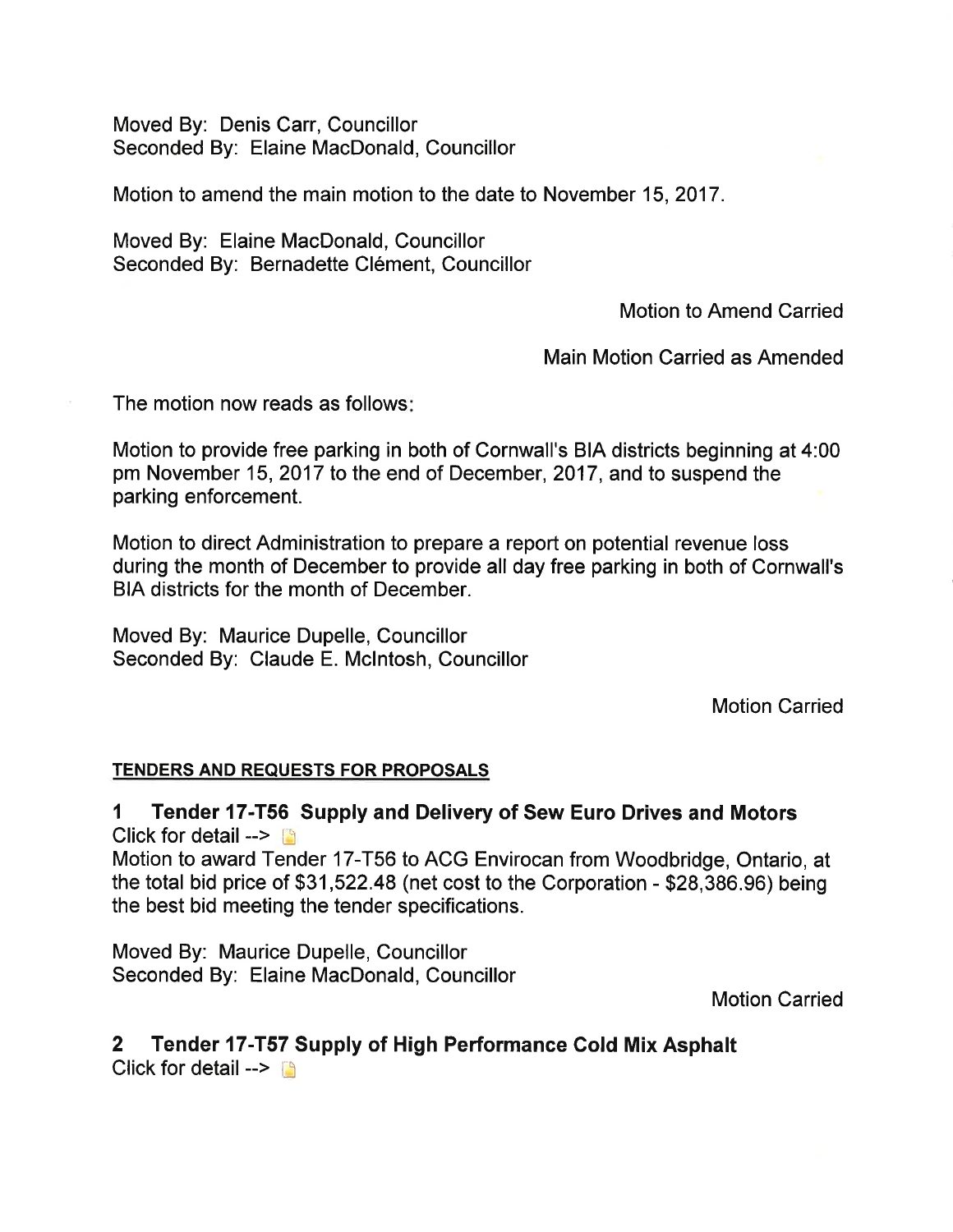Motion to award Tender 17-T57 to Denchem Limited from Cornwall, Ontario, at the total bid price of \$31,906.68 (net cost to the Corporation - \$28,732.95) being the best bid meeting the tender specifications.

Moved By: Mark A. MacDonald, Councillor Seconded By: André Rivette, Councillor

Motion Carried

## 3 Request for Proposal 17-P15 Feasibility Study for a Fire Station and Training Facility

Click for detail  $--$ 

Motion to award RFP 17-P15 to Colliers Project Leaders lncorporated from Ottawa, Ontario, at the total bid price of \$51 ,787.90 (net cost to the Corporation - \$46,636.61) being the best Proposal meeting the specifications.

Moved By: Elaine MacDonald, Councillor Seconded By: Bernadette Clément, Councillor

Motion Carried

## 4 Request for Proposal l7-P16 Redevelopment of the Courtyard at <sup>340</sup> Pitt Street

Click for detail -->  $\blacksquare$ 

Motion to award RFP 17-P16 to Lashley + Associates Corporation from Ottawa, Ontario, at the total bid price of \$54,951.90 (net cost to the Corporation - \$49,485.89) being the best proposal meeting the specifications.

Moved By: Elaine MacDonald, Councillor Seconded By: Claude E. Mclntosh, Councillor

Motion Carried

#### NEW BUSINESS

There were no New Business items

#### PASSING OF BY-LAWS

Motion to endorse By-laws 2017-159 to 2017-163 inclusive, listed on the Agenda

2017-159 A By-law to name and dedicate a strip of land which was used for road widening purposes on Cornwall Centre Road, in the City of Cornwall.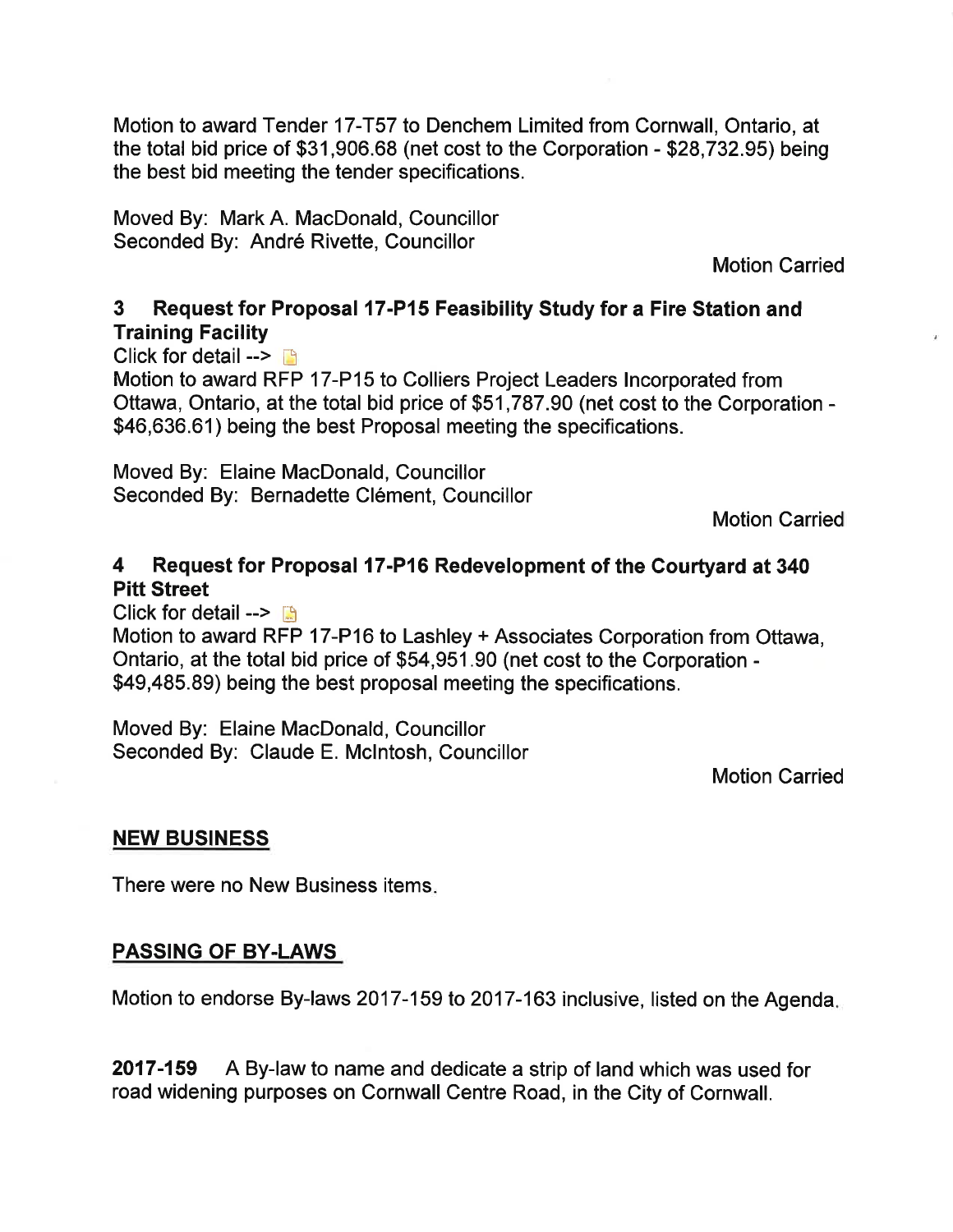Click for detail  $\rightarrow$ Explanatory Note-By-law 2017-159 Explanatory Note to By-law to name and dedicate a strip of land widening Cornwall Centre Road Click for detail  $\rightarrow$ 

2017-160 A By-law to authorize The Corporation of the City of Cornwall to enter into a Subdivision Agreement with KEM Development Corporation for Northwoods Forest, Phase 2 Click for detail  $\rightarrow$  [3] Explanatory Note-2017-160 Explanatory Note to By-law to enter into a Subdivision Agreement with KEM Development for Northwoods Forest Subdivision, Phase 2 Click for detail  $\rightarrow$   $\rightarrow$ 

**2017-161** A By-law to provide that Sub-Section (5) of Section 50 of the Planning Act, R.S.O. 1990, Chapter p.13 (as amended), does not apply to Lot 12 of Registered Plan 52M-35, in the City of Cornwall, designated as Parts 1 and 2 on Plan 52R-8067, and municipally known respectively as 1 151 and 1 153 Clément Court

Click for detail  $\rightarrow$  [3]

Explanatory Note 2017-161 An Explanatory Note to request removal of Part Lot Control from C.H. Clément Construction lnc. on Lot 12 of Registered Plan 52M-35 - Clément Court Subdivision Click for detail  $\rightarrow$ 

2017-162 A By-law to authorize The Corporation of the City of Cornwall to enter into an Agreement with Her Majesty the Queen in right of Ontario as represented by the Minister of Economic Development and Growth to get the designation of lnvestement Ready: Certified Site Program Click for detail  $\rightarrow$   $\Box$ 

Explanatory Note 2017-162 Explanatory note of Purpose and Effect for the lnvestment Ready: Certified Site Program by the Province Click for detail  $\rightarrow$ 

2017-163 By-Law to authorize The Corporation of the City of Cornwall to enter into an Ontario Transfer Payment Agreement with the Ministry of Education for the 2018 Planning Investment for the Ontario Early Years Child and Family **Centres** 

Click for detail  $\rightarrow$   $\rightarrow$ 

Moved By: André Rivette, Councillor Seconded By: Maurice Dupelle, Councillor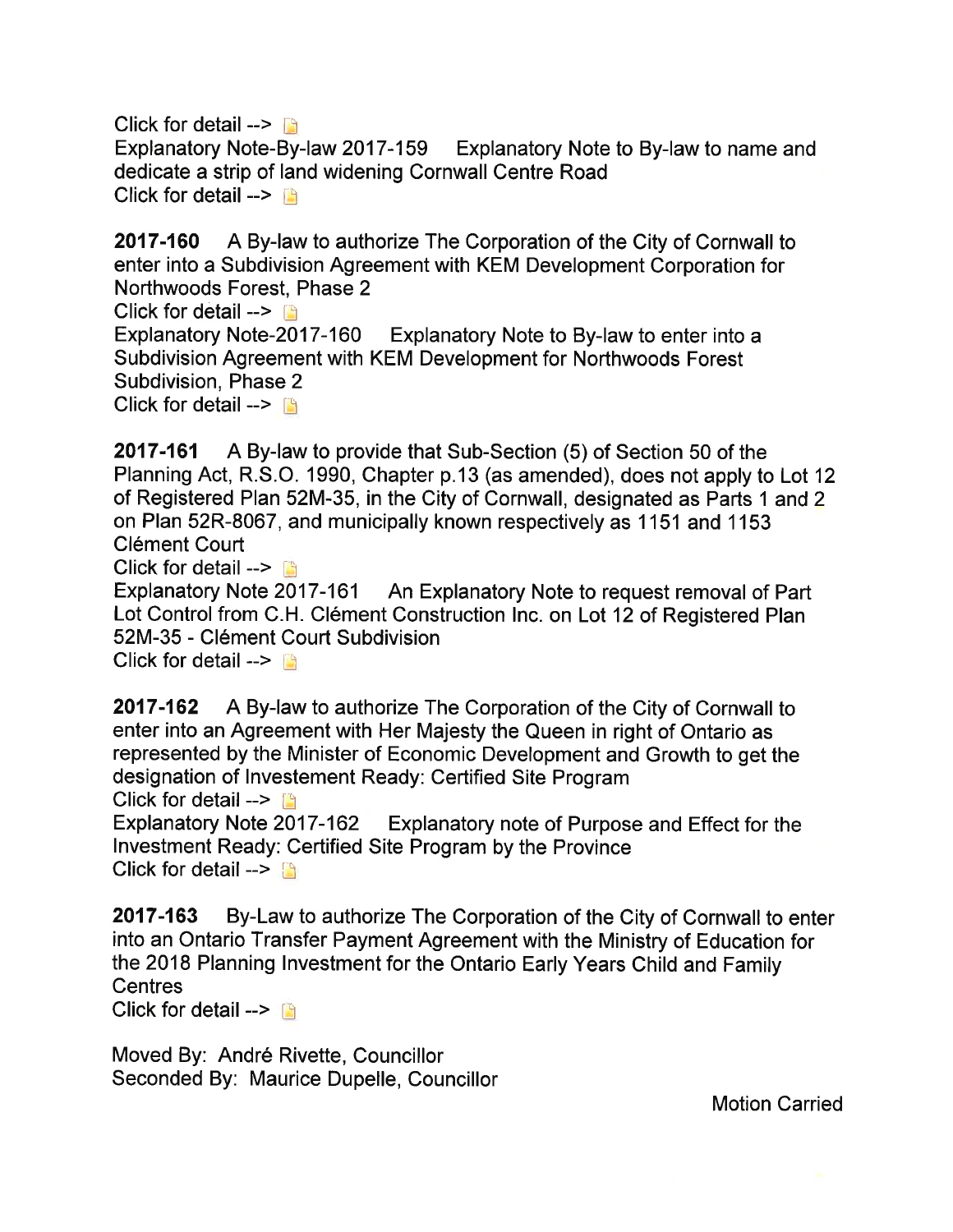## REPORTS FROM STANDING / SPECIAL GOMMITTEES OF COUNCIL

1 Councillor Elaine MacDonald spoke of the successful Canada 150 Art Show.

2 Councillor Maurice Dupelle congratulated the City's retirees and long service employees who were honoured at the recent Employee Recognition Night.

## NOTICES OF MOTION

There were no Notices of Motion

## **PENDING BUSINESS LISTING**

The Pending Business Listing was presented and no discussion ensued

#### 1 Unfinished Business Listing for November 14,2017

Click for detail  $\rightarrow$ 

Motion to receive the Unfinished Business Listed for November 14, 2017.

Moved By: Carilyne Hébert, Councillor Seconded By: Elaine MacDonald, Councillor

Motion Carried

#### CONFIRMING BY.LAW

Motion to endorse By-law 2017-164, being a By-law to confirm the proceedings of the Council of The Corporation of the City of Cornwall at its meeting held on Monday, November 14, 2017.

2017-164 A By-law to adopt, ratify and confirm the proceedings of the Council of The Corporation of the City of Cornwall at its meetings held on Tuesday, November 14,2017 Click for detail  $\rightarrow$ 

Moved By: Carilyne Hébert, Councillor Seconded By: Bernadette Clément, Councillor

Motion Carried